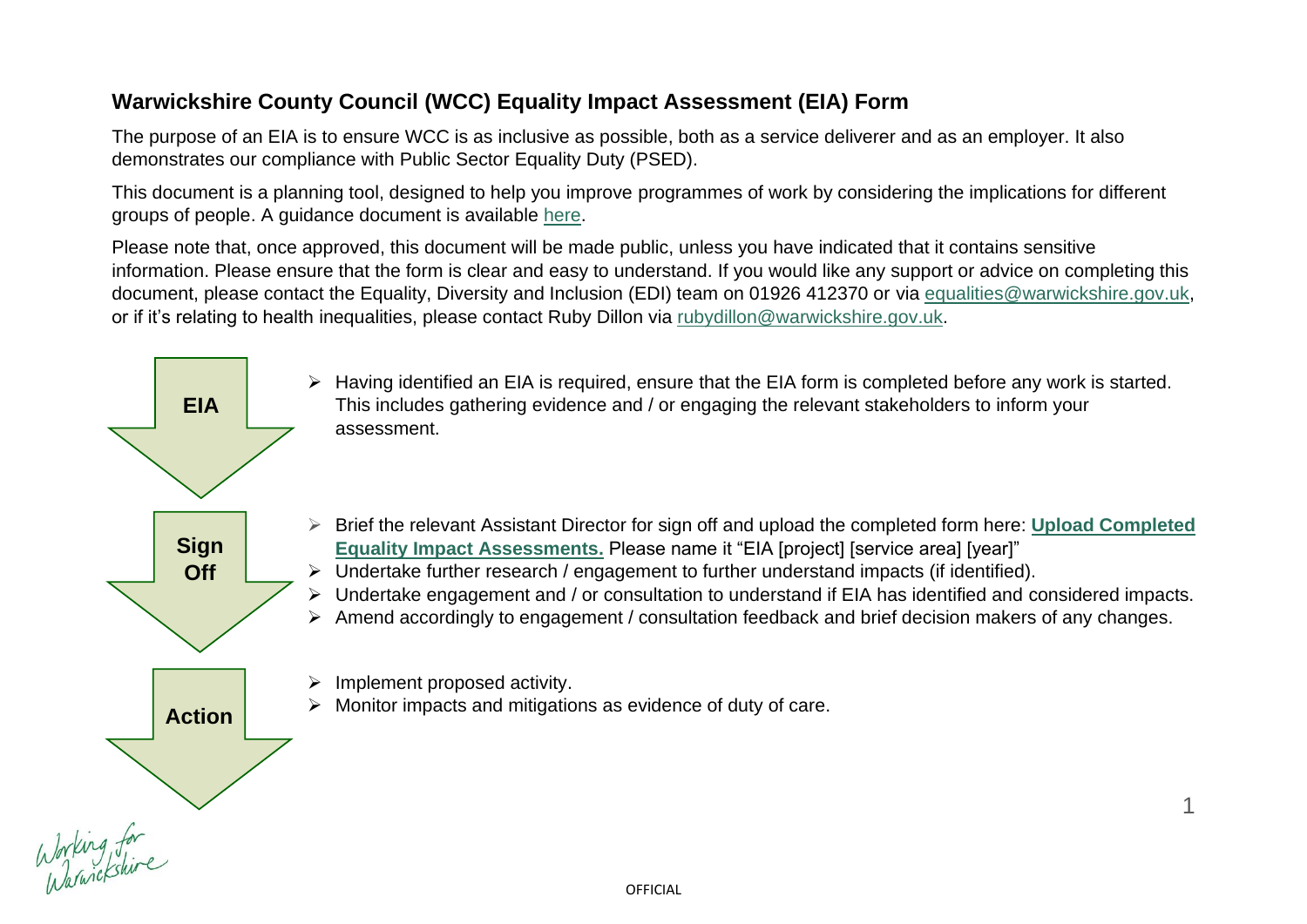# **Section One: Essential Information**

| Service / policy / strategy / practice / plan being assessed                                                                                              | Draft Warwickshire Local Cycling and Walking Infrastructure<br>Plan |
|-----------------------------------------------------------------------------------------------------------------------------------------------------------|---------------------------------------------------------------------|
| <b>Business Unit / Service Area</b>                                                                                                                       | Communities – Transport and Highways – Transport Planning           |
| Is this a new or existing service / policy / strategy /                                                                                                   | <b>New</b>                                                          |
| <b>practice / plan?</b> If existing, please state date of last assessment.                                                                                |                                                                     |
| <b>EIA Authors</b>                                                                                                                                        | Alison Kennedy                                                      |
| <b>N.B.</b> It is best practice to have more than one person complete the                                                                                 |                                                                     |
| EIA to bring different perspectives to the table.                                                                                                         |                                                                     |
| Do any other Business Units / Service Areas need to be<br>included?                                                                                       | <b>No</b>                                                           |
| Does this EIA contain personal and / or sensitive<br>information?                                                                                         | <b>No</b>                                                           |
| Are any of the outcomes from this assessment likely to<br>result in complaints from existing services users,<br>members of the public and / or employees? | <b>No</b>                                                           |

Working for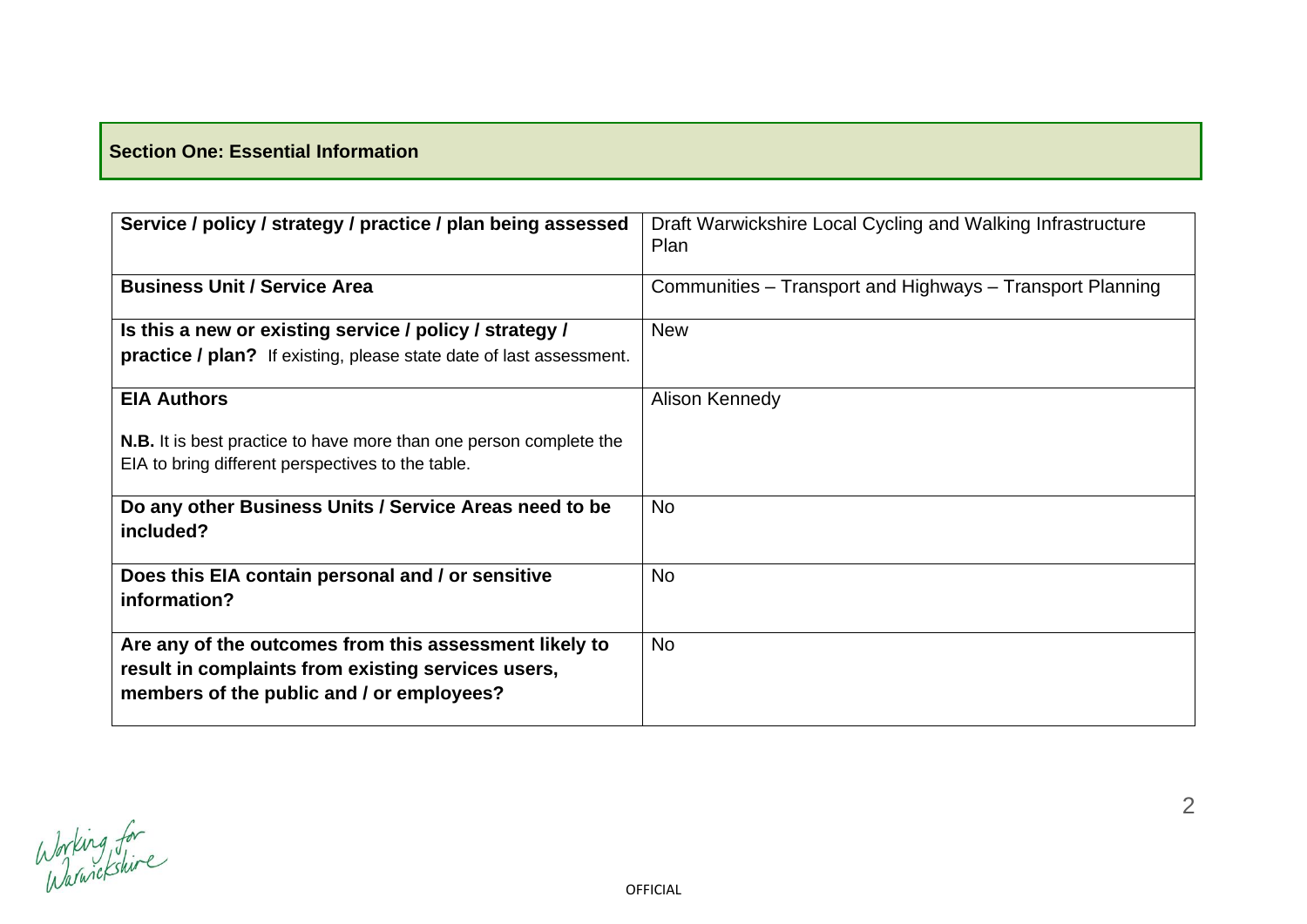# **1. Please explain the background to your proposed activity and the reasons for it.**

A Local Cycling and Walking Infrastructure Plan (LCWIP) is an evidence-based report which sets out a programme of prioritised improvements to facilitate more walking and cycling for everyday journeys. It is based on [guidelines](https://assets.publishing.service.gov.uk/government/uploads/system/uploads/attachment_data/file/908535/cycling-walking-infrastructure-technical-guidance-document.pdf) set out by the Department for Transport in 2017.

The draft Warwickshire LCWIP has been developed for a number of reasons:

- To address local concerns and aspirations for improved walking and cycling facilities
- To set out a clear forward programme for Active Travel in Warwickshire and communicate this to local people
- To meet Government requirements criteria for Department for Transport funding expects local authorities to produce LCWIPs to support applications for funding.
- To co-ordinate with other local policies
- To support the local planning process, both in preparation of plans and in development management

# **2. Please outline your proposed activity including a summary of the main actions.**

Preparation of a Warwickshire LCWIP. This will include consultation on the draft LCWIP which will include:

- Online digital copies of the full LCWIP reports, plus maps and survey
- Local venues printed information in key libraries
- At least five in-person information events are also scheduled, one in each district/ borough, where there will be an opportunity to speak with officers. These will be during the daytime on weekdays
- Online webinar. This will be a weekday evening to provide a more accessible option for people, who are unable to travel to, or attend, the daytime meetings
- Informal discussions at other ad hoc events
- Communications about these activities will be emailed to existing stakeholders and publicised through wider promotion including via a press release and social media.

The consultation will be over an 8-week period (17 June to 12 August 2022).

Working for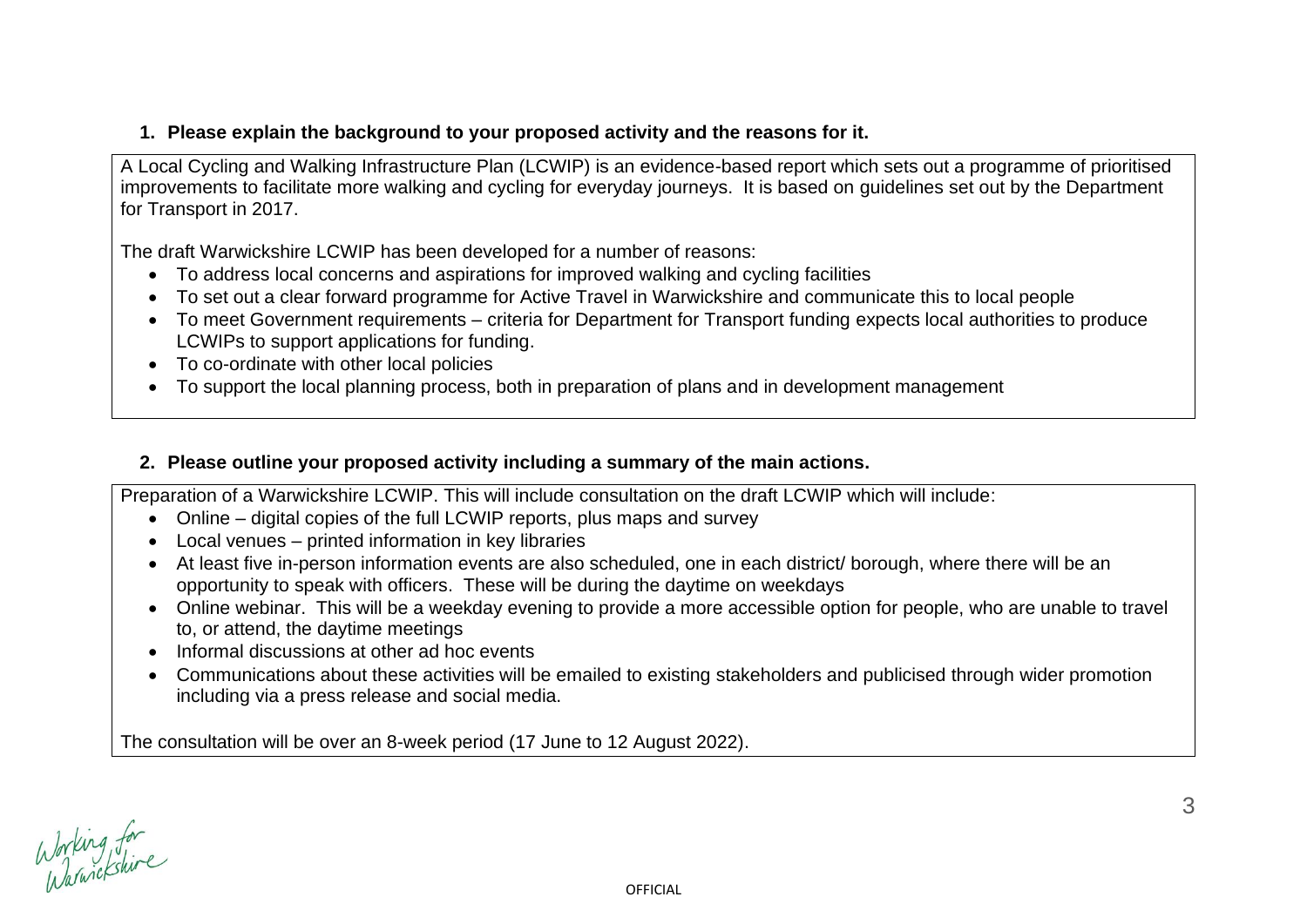#### **3. Who is this going to impact and how?**

| <b>Customers</b>              | <b>Members of the Public</b>                                                             | <b>Job Applicants</b><br><b>Employees</b> |  |  |
|-------------------------------|------------------------------------------------------------------------------------------|-------------------------------------------|--|--|
| People who visit Warwickshire | People who live in                                                                       | People who work in Warwickshire           |  |  |
|                               | Warwickshire                                                                             |                                           |  |  |
| Other, please specify:        | Organisations and businesses based in Warwickshire or whose interests cover transport or |                                           |  |  |
|                               | recreation in Warwickshire                                                               |                                           |  |  |

#### **Section Two: Evidence**

Please include any evidence or relevant information that has influenced the decisions contained in this EIA. This could include demographic profiles; audits; research; health needs assessments; national guidance or legislative requirements and how this relates to the protected characteristic groups and additional groups outlined in Section Four.

#### **A – Quantitative Evidence**

This is evidence which is numerical and should include the number people who use the service and the number of people from the protected characteristic groups who might be affected by changes to the service.

The draft Warwickshire LCWIP is a non-statutory document. However, it is closely based on Government guidelines. Its geographical scope is county-wide and therefore it potentially impacts on all 583,786 residents of Warwickshire (2020 estimate, Office for National Statistics). Detailed information on the demographic profiles of Warwickshire residents is set out in the Warwickshire Insights data tables [https://data.warwickshire.gov.uk/,](https://data.warwickshire.gov.uk/) and included in Section 2 of the LCWIP reports.

Transport infrastructure, including walking and cycling routes, are also used by people living outside of Warwickshire and working in, or visiting, the County. The 2011 Census showed that a significant number of people commuted into Warwickshire from other local authority areas. In terms of visitors, pre-pandemic estimates suggested that Warwickshire attracted approximately 16 million visitor trips (see [https://democracy.warwickshire.gov.uk/documents/s19699/Appendix%202%20-](https://democracy.warwickshire.gov.uk/documents/s19699/Appendix%202%20-%20State%20of%20Warwickshire%20Report.pdf) [%20State%20of%20Warwickshire%20Report.pdf](https://democracy.warwickshire.gov.uk/documents/s19699/Appendix%202%20-%20State%20of%20Warwickshire%20Report.pdf) ).

Working for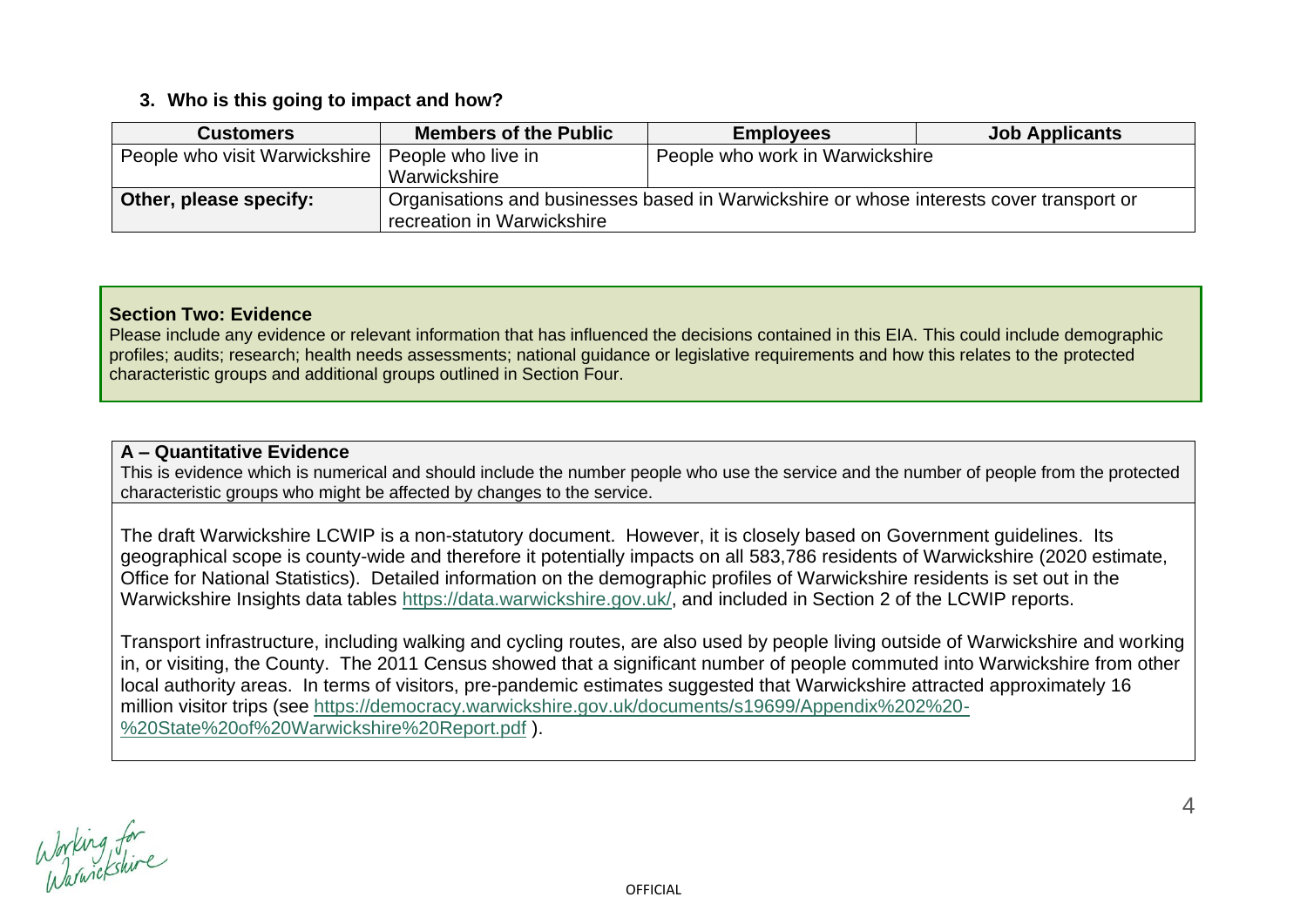#### **B – Qualitative Evidence**

This is data which describes the effect or impact of a change on a group of people, e.g., some information provided as part of performance reporting.

Walking and cycling are the most accessible of all modes of transport, both in terms of age of user and ability. Walking and cycling are also the most accessible forms of physical activity – providing health benefits (mental as well as physical) for all people with protected characteristics under the Public Sector Equality Duty.

This is therefore a key influence on this EIA and the wider LCWIP and is reflected in the main aim of the Warwickshire LCWIP, 'to create a safe and attractive environment for walking and cycling, so that they become the natural choices for shorter journeys and outdoor recreation in Warwickshire and the most convenient means of daily exercise'.

Various sources of evidence demonstrate these benefits:

- Cycling for Everyone, Sustrans 2020 [https://www.sustrans.org.uk/media/7377/cycling\\_for\\_everyone-sustrans-arup.pdf](https://www.sustrans.org.uk/media/7377/cycling_for_everyone-sustrans-arup.pdf)
- Walking for Everyone, Sustrans and Living Streets 2022 [https://www.sustrans.org.uk/media/10152/220322](https://www.sustrans.org.uk/media/10152/220322-inclusivewalking-a4report_v23_remediated.pdf) [inclusivewalking-a4report\\_v23\\_remediated.pdf](https://www.sustrans.org.uk/media/10152/220322-inclusivewalking-a4report_v23_remediated.pdf)
- Cycling and walking for individual and population health benefits, Public Health England 2018 https://assets.publishing.service.gov.uk/government/uploads/system/uploads/attachment\_data/file/757756/Cvcling\_and\_w alking for individual and population health benefits.pdf

Working for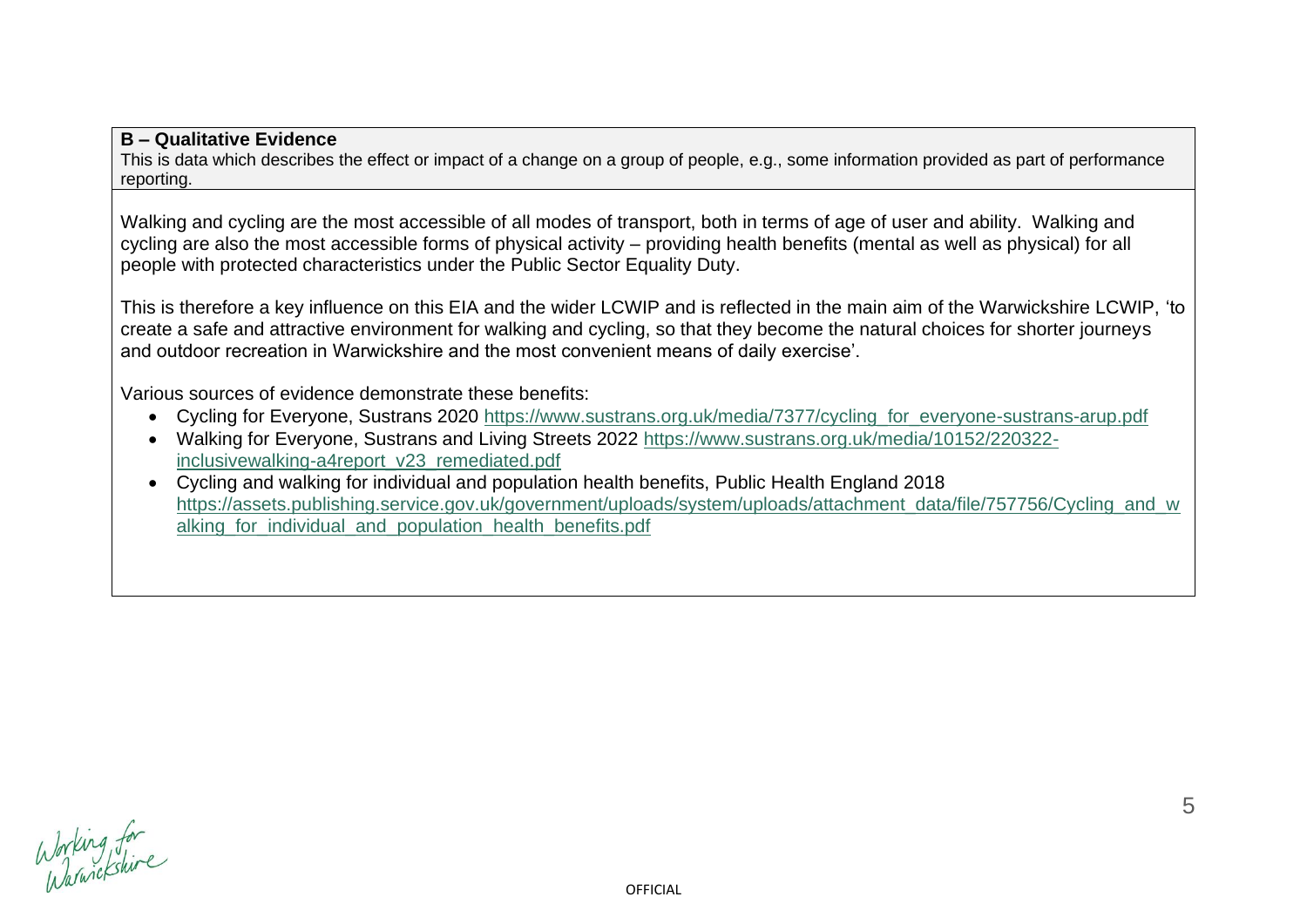# **Section Three: Engagement**

Engagement with individuals or organisations affected by the proposed activity must take place. For further advice and support with engagement and consultations, click [here.](https://warwickshiregovuk.sharepoint.com/SitePages/How%20to/Consultation,-surveys-and-engagement-guidance.aspx)

| Has the proposed activity<br>been subject to<br>engagement or<br>consultation with those it's<br>going to impact, taking into<br>account their protected<br>characteristics and socio-<br>economic status? |                                                                                                                                                                                                                                                                                                                                                   | County wide online engagement took place via a survey in Summer 2021 – using the interactive<br>platform, 'Commonplace'. https://warwickshirelcwip.commonplace.is/                                                                                                                                                                                |
|------------------------------------------------------------------------------------------------------------------------------------------------------------------------------------------------------------|---------------------------------------------------------------------------------------------------------------------------------------------------------------------------------------------------------------------------------------------------------------------------------------------------------------------------------------------------|---------------------------------------------------------------------------------------------------------------------------------------------------------------------------------------------------------------------------------------------------------------------------------------------------------------------------------------------------|
| If YES, please state who<br>with.<br>If NO engagement has been                                                                                                                                             | Information about the 2021 survey was communicated via a press release, Council website and<br>social media and emails sent out to over 400 local organisations. The organisations included<br>those representing people with protected characteristics of age, disability, race and religion, and<br>included over 200 Parish and Town Councils. |                                                                                                                                                                                                                                                                                                                                                   |
| conducted, please state<br>why.                                                                                                                                                                            |                                                                                                                                                                                                                                                                                                                                                   |                                                                                                                                                                                                                                                                                                                                                   |
| How was the engagement<br>carried out?                                                                                                                                                                     | Yes /<br><b>No</b>                                                                                                                                                                                                                                                                                                                                | What were the results from the engagement? Please list                                                                                                                                                                                                                                                                                            |
| <b>Focus Groups</b>                                                                                                                                                                                        | <b>No</b>                                                                                                                                                                                                                                                                                                                                         |                                                                                                                                                                                                                                                                                                                                                   |
| <b>Surveys</b>                                                                                                                                                                                             | Yes                                                                                                                                                                                                                                                                                                                                               | The Commonplace survey took place online between May and July 2021. Over 2,000<br>comments were received and over 7,000 'contributions' (agreement with other comments).<br>The total visitor numbers during the survey period were 9,221. Total respondents were<br>1,732. Some people made more than one comment and/ or agreement with someone |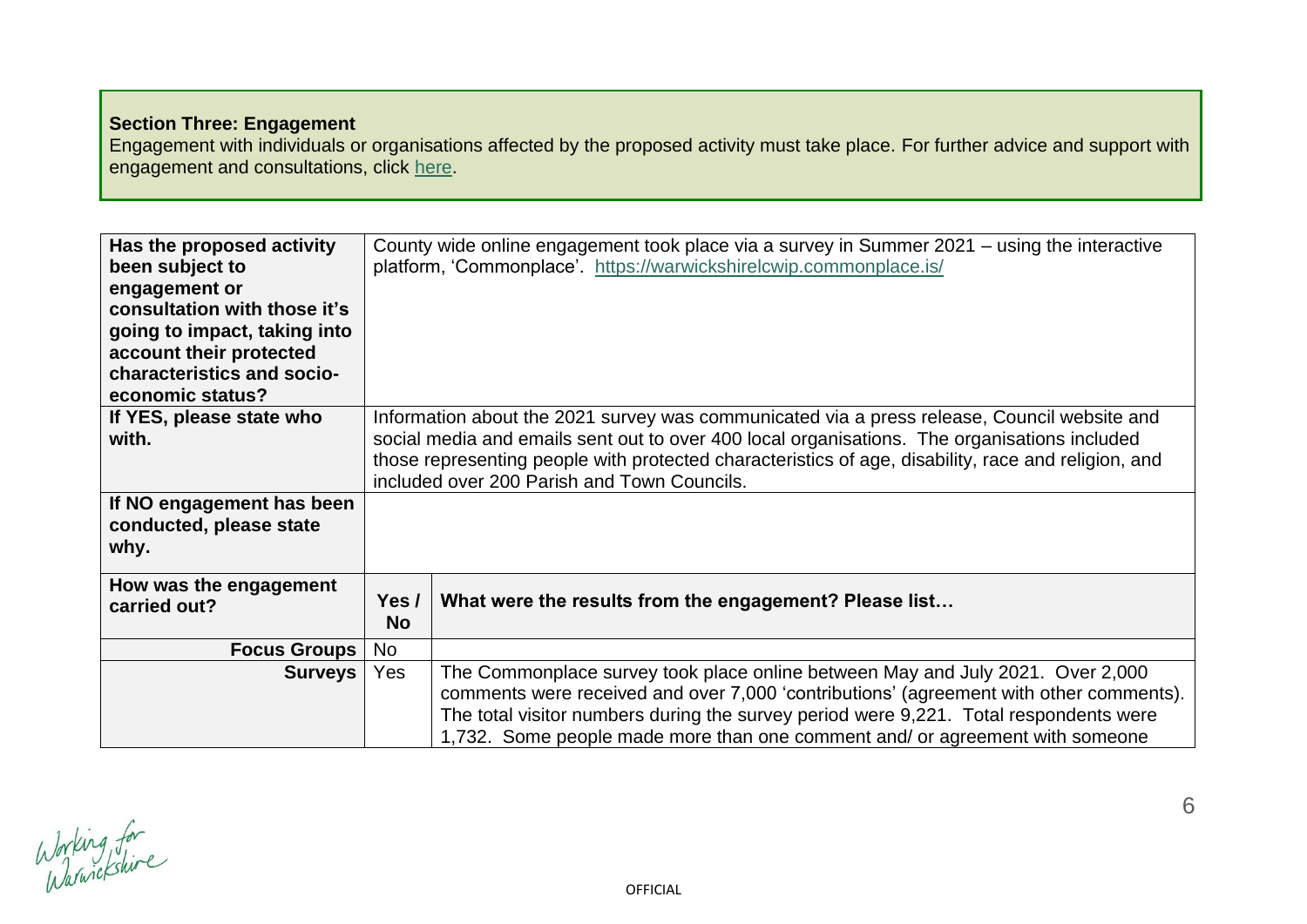|                                                                           |            | else's comment. 53% of all respondents identified as a leisure cyclist/ walker. 39% were<br>residents living along the route they were commenting on                                                                                                                    |
|---------------------------------------------------------------------------|------------|-------------------------------------------------------------------------------------------------------------------------------------------------------------------------------------------------------------------------------------------------------------------------|
|                                                                           |            | For usual modes of travel: 53% usually travel on foot in and around the area; 47% usually<br>cycle; and 45% usually drive a car. https://warwickshirelcwip.commonplace.is/news                                                                                          |
| <b>User Panels</b>                                                        | <b>No</b>  |                                                                                                                                                                                                                                                                         |
| <b>Public Event</b>                                                       | <b>No</b>  |                                                                                                                                                                                                                                                                         |
| <b>Displays / Exhibitions</b>                                             | No         |                                                                                                                                                                                                                                                                         |
| Other (please specify)                                                    | <b>No</b>  | Opportunities for engagement in 2021 were limited by Covid-19 and therefore focused<br>solely on the online survey.                                                                                                                                                     |
| Has the proposed activity<br>changed as a result of the<br>engagement?    | Yes        | Over 2,000 comments and suggestions from the 2021 survey were received. These<br>informed the development of network plans and priorities for future walking and cycling<br>schemes.                                                                                    |
| Have the results of the<br>engagement been fed back<br>to the consultees? | <b>Yes</b> | https://warwickshirelcwip.commonplace.is/news<br>and in discussions and presentations to WCC officers and members                                                                                                                                                       |
| Is further engagement or<br>consultation recommended<br>or planned?       | Yes        | Consultation on the draft Warwickshire LCWIP is planned for summer 2022. Approval for<br>consultation was given by the Portfolio Holder for Transport and Planning on 18/3/22.<br>https://democracy.warwickshire.gov.uk/ieListDocuments.aspx?Cld=203&MId=3245&Ver=4     |
| What process have you got<br>in place to review and<br>evaluate?          |            | Warwickshire County Council Business Intelligence team will support the consultation and analysis<br>in Summer 2022. Ongoing monitoring and evaluation of the LCWIP will be led by the Transport<br>Planning Unit, supported by the Traffic Modelling and Surveys team. |

Working for<br>Warniekshire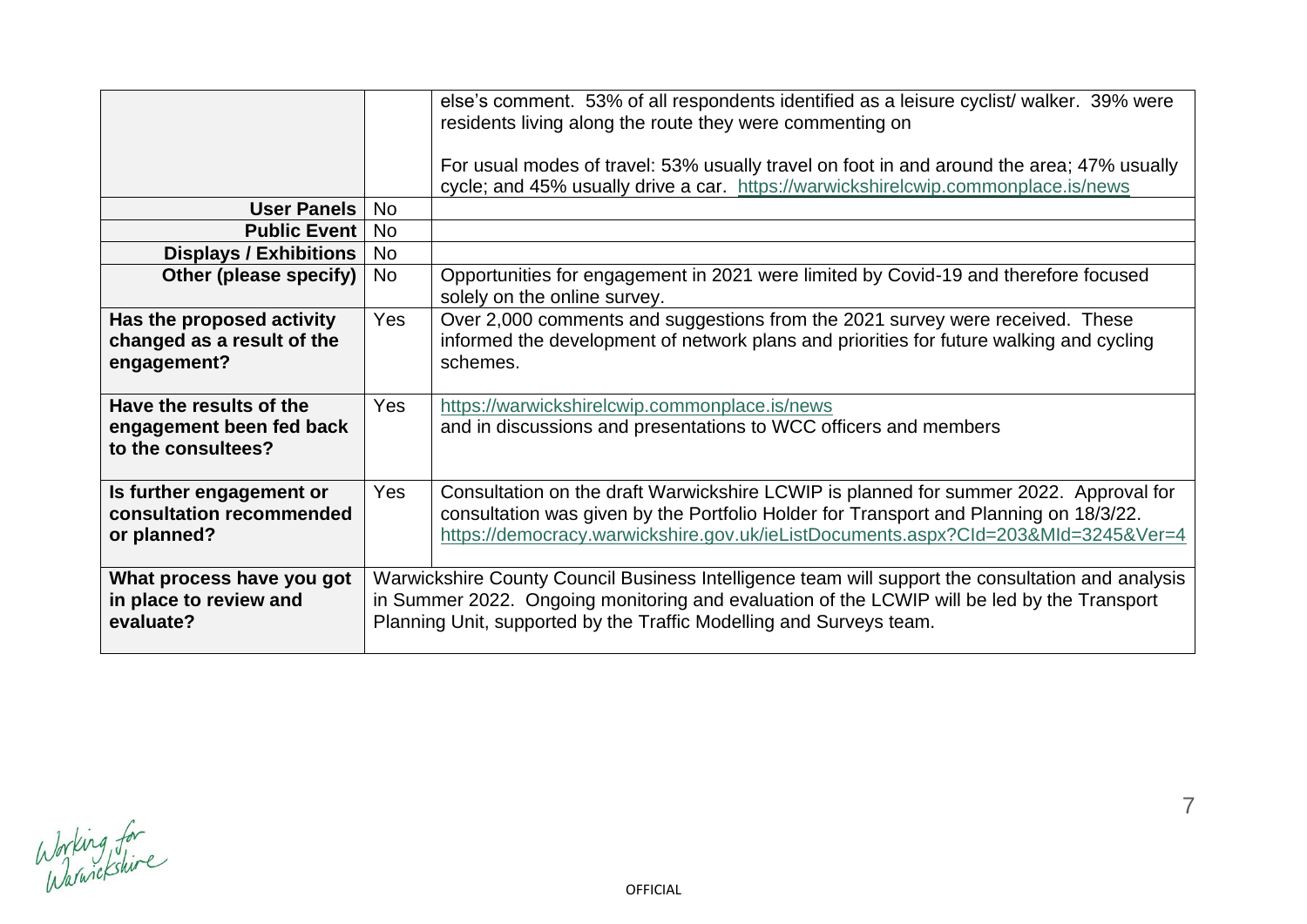#### **Protected Characteristics and other groups that experience greater inequalities**

What will the impact of implementing this proposal be on people who share characteristics protected by the Equality Act 2010 or are likely to be affected by the proposed activity? This section also allows you to consider other impacts, e.g., health inequalities such as deprivation, socio-economic status, vulnerable groups such as individuals who suffer from socio-economic disadvantage, armed forces, carers, homelessness, people leaving prison, young people leaving care etc.

On the basis of evidence, has the potential impact of the proposed activity been judged to be positive (+), neutral (=), negative (-), or positive and negative (+&-), for each of the protected characteristic groups below and in what way?

**N.B** In our Guidance to EIAs we have provided you with potential questions to ask yourself when considering the impact of your proposed activity. Think about what actions you might take to mitigate / remove the negative impacts and maximize on the positive ones. This will form part of your action plan at Section Six.

|     | Impact type<br>$(+)$ (=) $(-)$ or<br>(+&-) | <b>Nature of impact</b><br>(For this LCWIP assessment this assumes the overall impact of improvements to                                                                                                                                                                                                                                                                                                                                  |
|-----|--------------------------------------------|-------------------------------------------------------------------------------------------------------------------------------------------------------------------------------------------------------------------------------------------------------------------------------------------------------------------------------------------------------------------------------------------------------------------------------------------|
|     |                                            | walking and cycling infrastructure)                                                                                                                                                                                                                                                                                                                                                                                                       |
| Age | +                                          | Positive benefits to people of all ages by providing additional space for moving,<br>passing and resting but particularly:<br>• children and young people – by providing safer routes and crossings<br>older people – by providing step-free access and improving surfaces and<br>removing obstacles                                                                                                                                      |
|     |                                            | Possible negative impacts on older car drivers/ passengers from potential reallocation<br>of parking and highway space to walking and cycling. Potential loss of parking<br>spaces and space to access vehicles could particularly impact blue badge holders<br>and people with limited mobility. Shared use routes, new street furniture and changes<br>to street layouts may impact older people and people with neurodiversity issues. |

Working for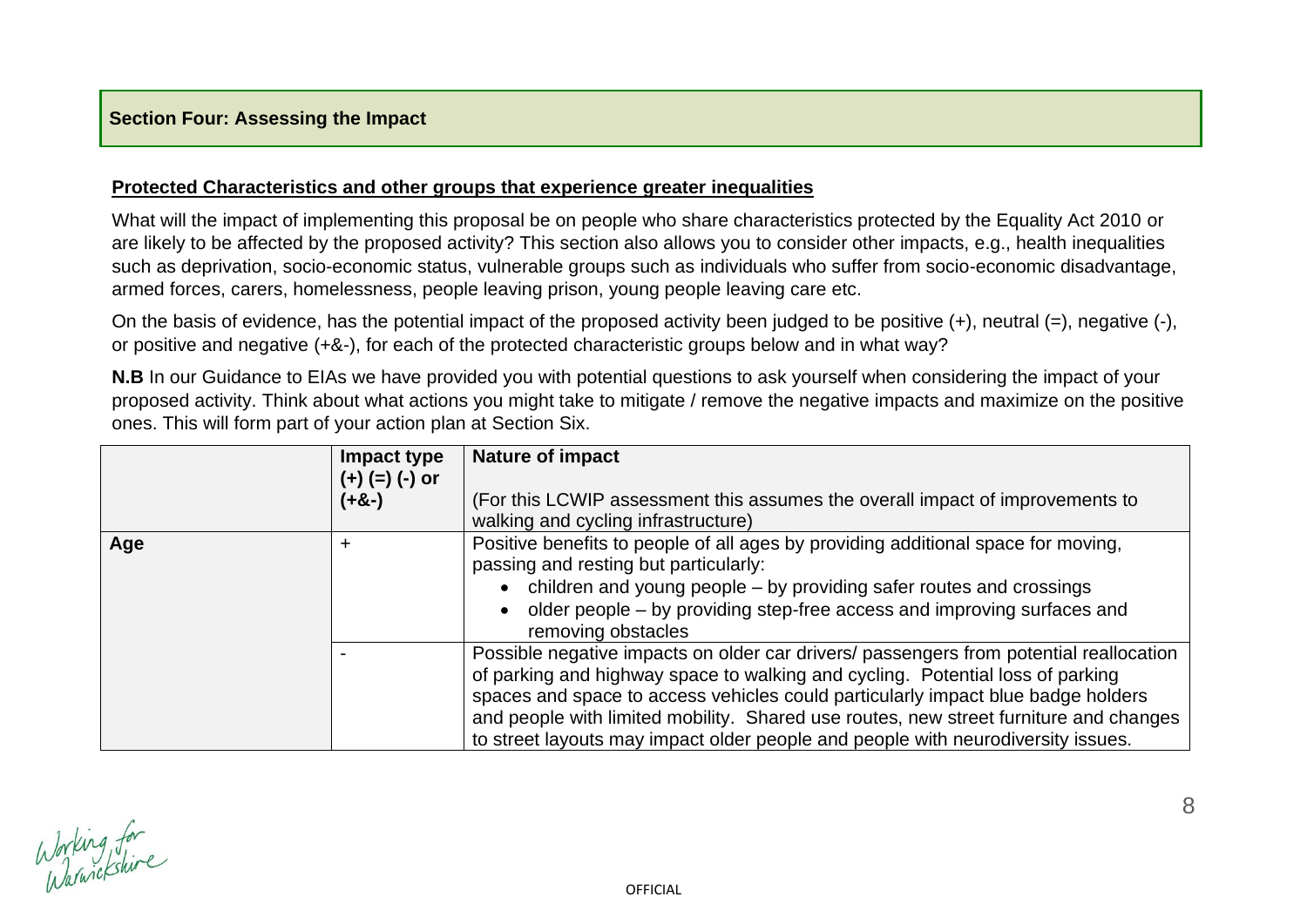| <b>Disability</b><br>Consider:<br>Physical disabilities<br>$\bullet$<br>Sensory impairments<br>Neurodiverse<br>conditions (e.g.,<br>dyslexia)<br>Mental health<br>conditions (e.g.,<br>depression)<br><b>Medical conditions</b><br>(e.g., diabetes) | $\ddot{}$ | Positive benefits to people with a range of disabilities but particularly:<br>People with limited mobility – by providing step-free access and improving<br>surfaces and removing obstacles, and reducing conflict with motor traffic<br>through new crossings, new and wider paths<br>Blind and partially sighted people – by providing wider spaces, removing<br>obstacles and providing tactile surfaces, and reducing conflict with motor traffic<br>through new crossings, new and wider paths<br>People with hearing loss and deafness – by extending distance between<br>people and motor traffic noise, introducing greater segregation between<br>pedestrians and cyclists, and providing traffic-free spaces, helping to cut out<br>noise distractions and reducing conflicts<br>Possible negative impacts on disabled car drivers/ passengers from potential<br>reallocation of parking and highway space to walking and cycling. Potential loss of<br>parking spaces and space to access vehicles could particularly impact blue badge<br>holders and people with limited mobility. Shared use routes, new street furniture and<br>changes to street layouts may impact older people and people with neurodiversity<br>issues. |
|-----------------------------------------------------------------------------------------------------------------------------------------------------------------------------------------------------------------------------------------------------|-----------|--------------------------------------------------------------------------------------------------------------------------------------------------------------------------------------------------------------------------------------------------------------------------------------------------------------------------------------------------------------------------------------------------------------------------------------------------------------------------------------------------------------------------------------------------------------------------------------------------------------------------------------------------------------------------------------------------------------------------------------------------------------------------------------------------------------------------------------------------------------------------------------------------------------------------------------------------------------------------------------------------------------------------------------------------------------------------------------------------------------------------------------------------------------------------------------------------------------------------------------------|
| <b>Gender Reassignment</b>                                                                                                                                                                                                                          | $=$       | No specific impact on this group                                                                                                                                                                                                                                                                                                                                                                                                                                                                                                                                                                                                                                                                                                                                                                                                                                                                                                                                                                                                                                                                                                                                                                                                           |
| <b>Marriage and Civil</b><br><b>Partnership</b>                                                                                                                                                                                                     | $=$       | No specific impact on this group                                                                                                                                                                                                                                                                                                                                                                                                                                                                                                                                                                                                                                                                                                                                                                                                                                                                                                                                                                                                                                                                                                                                                                                                           |
| <b>Pregnancy and</b><br><b>Maternity</b>                                                                                                                                                                                                            | $\ddot{}$ | Positive benefits for pregnant mothers and those accompanying children, particularly<br>those with prams/ pushchairs or child carrying bikes (cargo bikes, trailer bikes,<br>tagalongs etc.) by providing new and wider paths (including traffic-free spaces), safer<br>routes and crossings, step-free access and improving surfaces and removing<br>obstacles<br>Possible negative impacts on car drivers/ passengers from potential reallocation of<br>parking and highway space to walking and cycling. Potential loss of parking spaces<br>and space to access vehicles could particularly impact pregnant women and users of<br>prams/ pushchairs.                                                                                                                                                                                                                                                                                                                                                                                                                                                                                                                                                                                   |

Working for<br>Warnickshire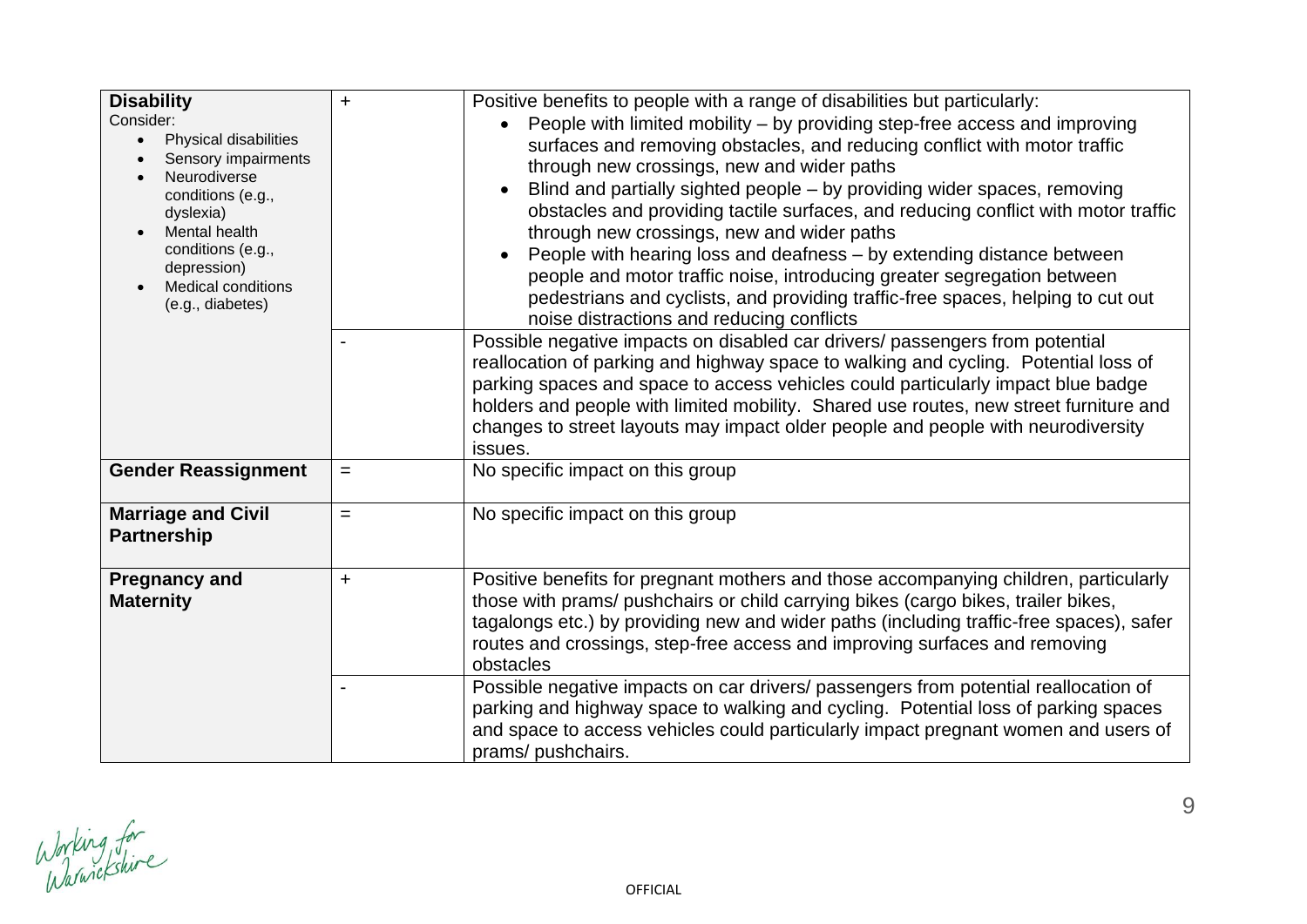| Race<br>Including:<br>Colour<br>Nationality<br>Citizenship<br>Ethnic or national<br>origins                                                                                                                                                                      | $=$       | No specific impact on this group, although also referenced in section on health<br>inequalities                                                                                                                                                                                                                                                                                           |
|------------------------------------------------------------------------------------------------------------------------------------------------------------------------------------------------------------------------------------------------------------------|-----------|-------------------------------------------------------------------------------------------------------------------------------------------------------------------------------------------------------------------------------------------------------------------------------------------------------------------------------------------------------------------------------------------|
| <b>Religion or Belief</b>                                                                                                                                                                                                                                        | $=$       | No specific impact on this group                                                                                                                                                                                                                                                                                                                                                          |
| <b>Sex</b>                                                                                                                                                                                                                                                       | $\ddot{}$ | Positive benefits for women (evidence shows that they are more risk averse in terms<br>of road safety and personal security), by providing new and wider paths (including<br>traffic-free spaces), safer routes and crossings and improved lighting                                                                                                                                       |
| <b>Sexual Orientation</b>                                                                                                                                                                                                                                        | $=$       | No specific impact on this group                                                                                                                                                                                                                                                                                                                                                          |
| <b>Vulnerable People:</b><br>Individuals who suffer<br>socio-economic<br>disadvantage<br><b>Armed Forces (WCC</b><br>signed the Armed<br>Forces Covenant in<br>June 2012)<br>Carers<br>$\bullet$<br>Homelessness<br>People leaving Prison<br>People leaving Care | $=$       | No specific impact on this group                                                                                                                                                                                                                                                                                                                                                          |
| <b>Health Inequalities (HI)</b><br>Many issues can have an<br>impact on health: is it an area<br>of deprivation, does every<br>population group have equal<br>access, unemployment, work<br>conditions, education, skills,                                       | $+$       | What health inequalities already exist?<br>Particular areas of the county and specific groups suffer from poorer health<br>outcomes - see Health and Wellbeing Strategy 2021-2026<br>Will your proposal have negative or positive implications on health inequalities?<br>Positive impacts by using criteria that helps to prioritise infrastructure in areas<br>with health inequalities |

Working for<br>Warniekshire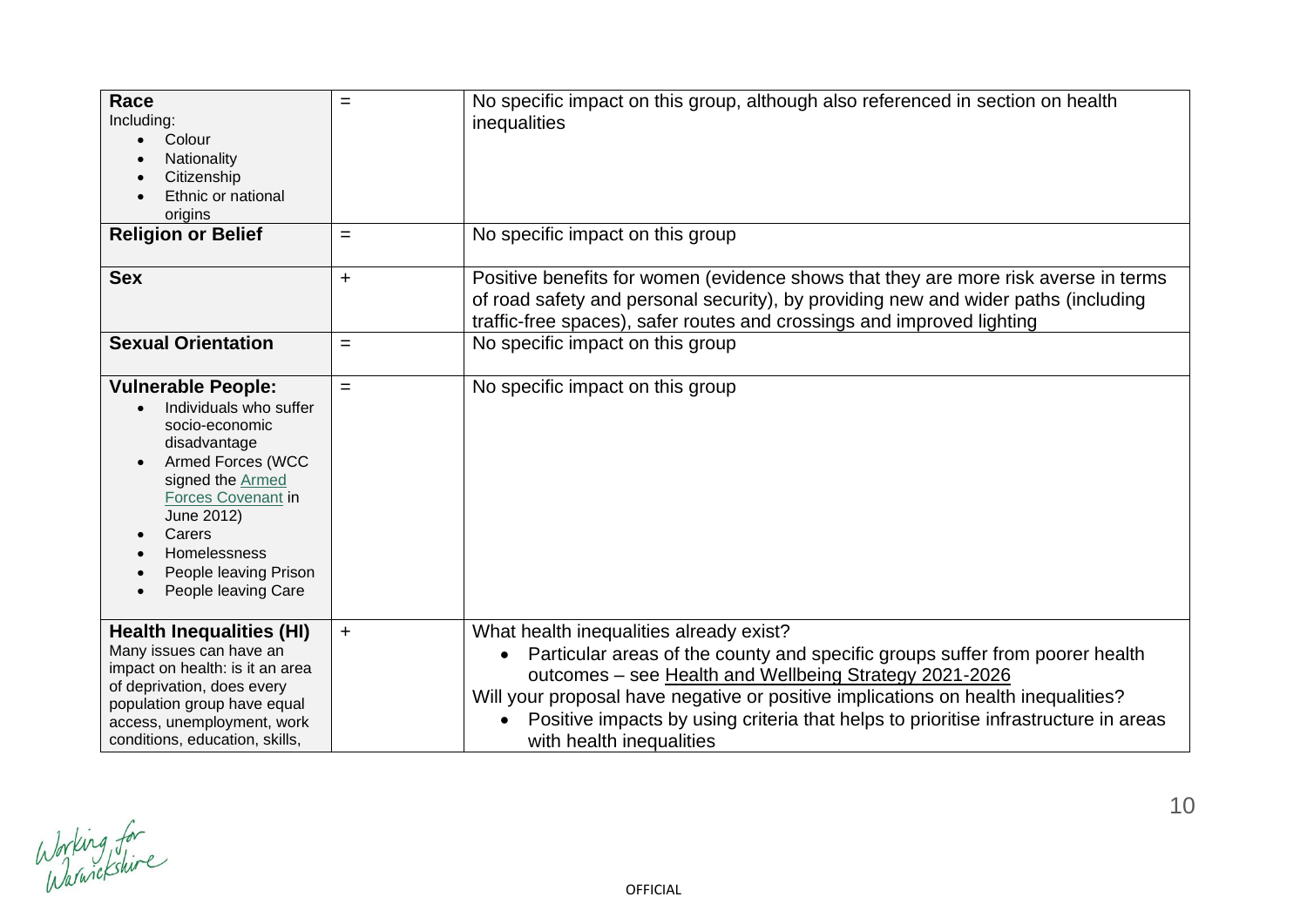| our living situation, rural,<br>urban, rates of crime etc. |     | What can you do to mitigate any identified health inequalities?<br>• Focused investment on walking and cycling facilities, particularly attractive,<br>traffic-free routes for daily exercise, that link with areas of health inequalities<br>and are accessible from health hubs and leisure centres, and by the most<br>disadvantaged groups (identified as having poorer health outcomes including<br>people living with disabilities, learning difficulties, people with serious mental<br>illness, people from BAME communities and people from lower socioeconomic<br>groups) |
|------------------------------------------------------------|-----|-------------------------------------------------------------------------------------------------------------------------------------------------------------------------------------------------------------------------------------------------------------------------------------------------------------------------------------------------------------------------------------------------------------------------------------------------------------------------------------------------------------------------------------------------------------------------------------|
| <b>Other Groups</b><br>If there are any other groups       | n/a |                                                                                                                                                                                                                                                                                                                                                                                                                                                                                                                                                                                     |

# **Public Sector Equality Duty (PSED)**

Public Authorities must have 'due regard' to the need to eliminate unlawful discrimination, advance equality of opportunity and foster good relations. Please evidence how your proposed activity meets our obligations under the PSED.

|                                                                                                                                | <b>Evidence of Due Regard</b>                                                                                                                                                                                                                                                                                   |  |  |
|--------------------------------------------------------------------------------------------------------------------------------|-----------------------------------------------------------------------------------------------------------------------------------------------------------------------------------------------------------------------------------------------------------------------------------------------------------------|--|--|
| Eliminate unlawful discrimination<br>(harassment, victimisation and other<br>prohibited conduct):                              | The LCWIP sets out a programme of improvements for walking<br>and cycling that will take account of the needs of people with<br>certain protected characteristics and seeks to create an<br>environment which is comfortable and welcoming to all.<br>Consultation on the draft LCWIP will include contact with |  |  |
| <b>Advance equality of opportunity:</b>                                                                                        |                                                                                                                                                                                                                                                                                                                 |  |  |
| This involves                                                                                                                  | organisations representing interests of people with Protected                                                                                                                                                                                                                                                   |  |  |
| removing or minimising disadvantages suffered by people due<br>to their protected characteristics;                             | Characteristics and groups that experience health inequalities.                                                                                                                                                                                                                                                 |  |  |
| taking steps to meet the needs of people with certain protected<br>characteristics where these are different from the needs of | In addition,                                                                                                                                                                                                                                                                                                    |  |  |

Working for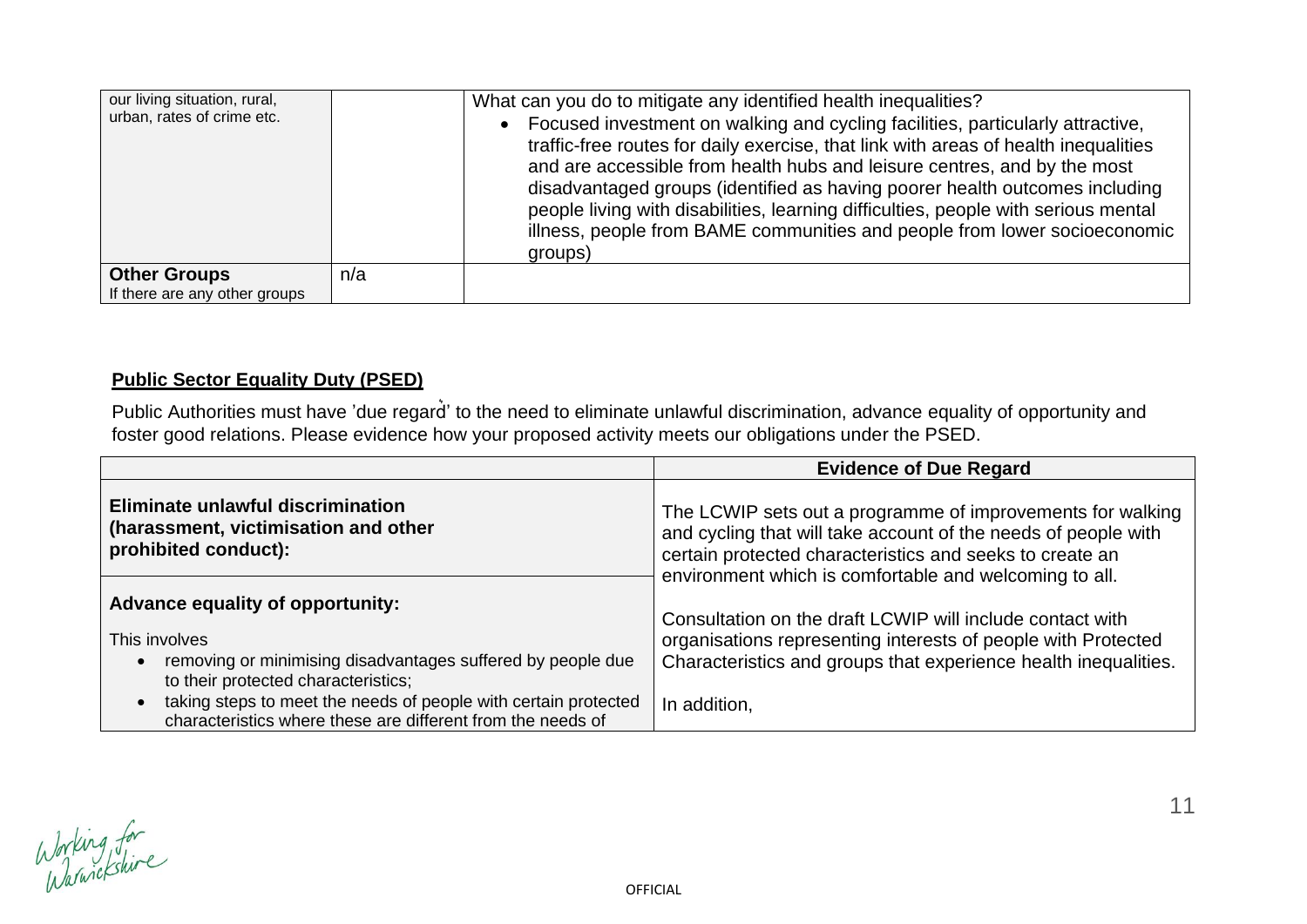| other people, for example, taking steps to take account of                                                                                          | In-person consultation events will be in accessible                                                                                                                                                                                                                                                                                                                                                                                                        |
|-----------------------------------------------------------------------------------------------------------------------------------------------------|------------------------------------------------------------------------------------------------------------------------------------------------------------------------------------------------------------------------------------------------------------------------------------------------------------------------------------------------------------------------------------------------------------------------------------------------------------|
| people with disabilities;                                                                                                                           | venues, with at least one event in each district/ borough                                                                                                                                                                                                                                                                                                                                                                                                  |
| encouraging people with certain protected characteristics to                                                                                        | (and possible additional locations in more dispersed                                                                                                                                                                                                                                                                                                                                                                                                       |
| participate in public life or in other activities where their                                                                                       | rural areas such as North Warwickshire), attended by                                                                                                                                                                                                                                                                                                                                                                                                       |
| participation is disproportionately low.                                                                                                            | Council staff ready to welcome everyone and listen to                                                                                                                                                                                                                                                                                                                                                                                                      |
| <b>Foster good relations:</b><br>This means tackling prejudice and promoting understanding between<br>people from different groups and communities. | all points of view<br>• Online consultation event will take place (a live webinar<br>and recorded session) for people to access in their own<br>time and place of choice. The live webinar will give an<br>opportunity for some audience interaction/ questions<br>• Online information and surveys will be available for an<br>extended period $-8$ weeks<br>• Consultation materials can be requested in a range of<br>accessible formats and languages. |

Working for<br>Warnickshire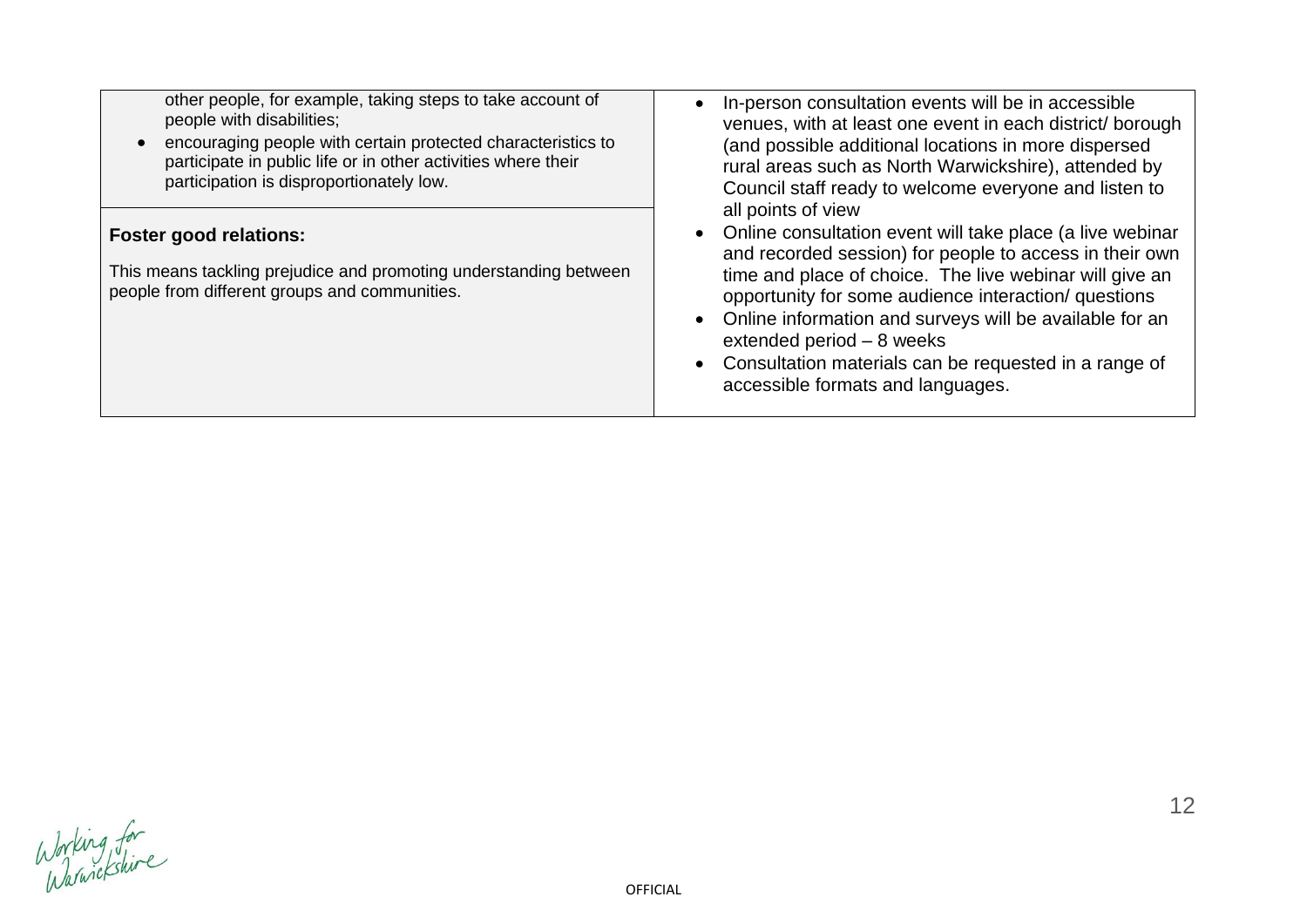# **Section Five: Partners / Stakeholders**

| Which sectors are likely to have<br>an interest in or be affected by<br>the proposed activity?                 | Yes $/$<br><b>No</b> | Describe the interest / effect                                                                                                                                                                                                         |  |
|----------------------------------------------------------------------------------------------------------------|----------------------|----------------------------------------------------------------------------------------------------------------------------------------------------------------------------------------------------------------------------------------|--|
| <b>Businesses</b>                                                                                              | Yes                  | Interest in transport network, parking, access and tourism. Effect on freight costs,<br>staff access and wellbeing                                                                                                                     |  |
| <b>Councils</b>                                                                                                | Yes                  | Interest in policy and investment<br>Effect on integration of strategies, investment programmes and development planning                                                                                                               |  |
| <b>Education Sector</b>                                                                                        | Yes                  | Interest in transport network, parking, access, safety<br>Effect on staff and student access and wellbeing                                                                                                                             |  |
| <b>Fire and Rescue</b>                                                                                         | Yes                  | Interest in transport network, parking, access, safety<br>Effect on journey times, road safety outcomes, staff access and wellbeing                                                                                                    |  |
| <b>Governance Structures</b>                                                                                   | <b>No</b>            | n/a                                                                                                                                                                                                                                    |  |
| <b>NHS</b>                                                                                                     | Yes                  | Interest in transport network, parking, access, safety<br>Effect on physical and mental health outcomes, road safety outcomes, staff and<br>patient access and wellbeing                                                               |  |
| <b>Police</b>                                                                                                  | <b>Yes</b>           | Interest in transport network, parking, access, safety<br>Effect on journey times, road safety outcomes, community safety outcomes, staff<br>access and wellbeing                                                                      |  |
| <b>Voluntary and Community</b><br><b>Sector</b>                                                                | <b>Yes</b>           | Interest in transport network, parking, access, safety, climate and environmental<br>impacts<br>Effect on physical and mental health outcomes, road safety outcomes, community<br>safety outcomes, air quality and natural environment |  |
| Other(s): please list and describe the<br>nature of the relationship / impact<br><b>Developers/ landowners</b> |                      | Interest in land-use, transport network, parking<br>Effect on investment programmes and development planning                                                                                                                           |  |

Working for

13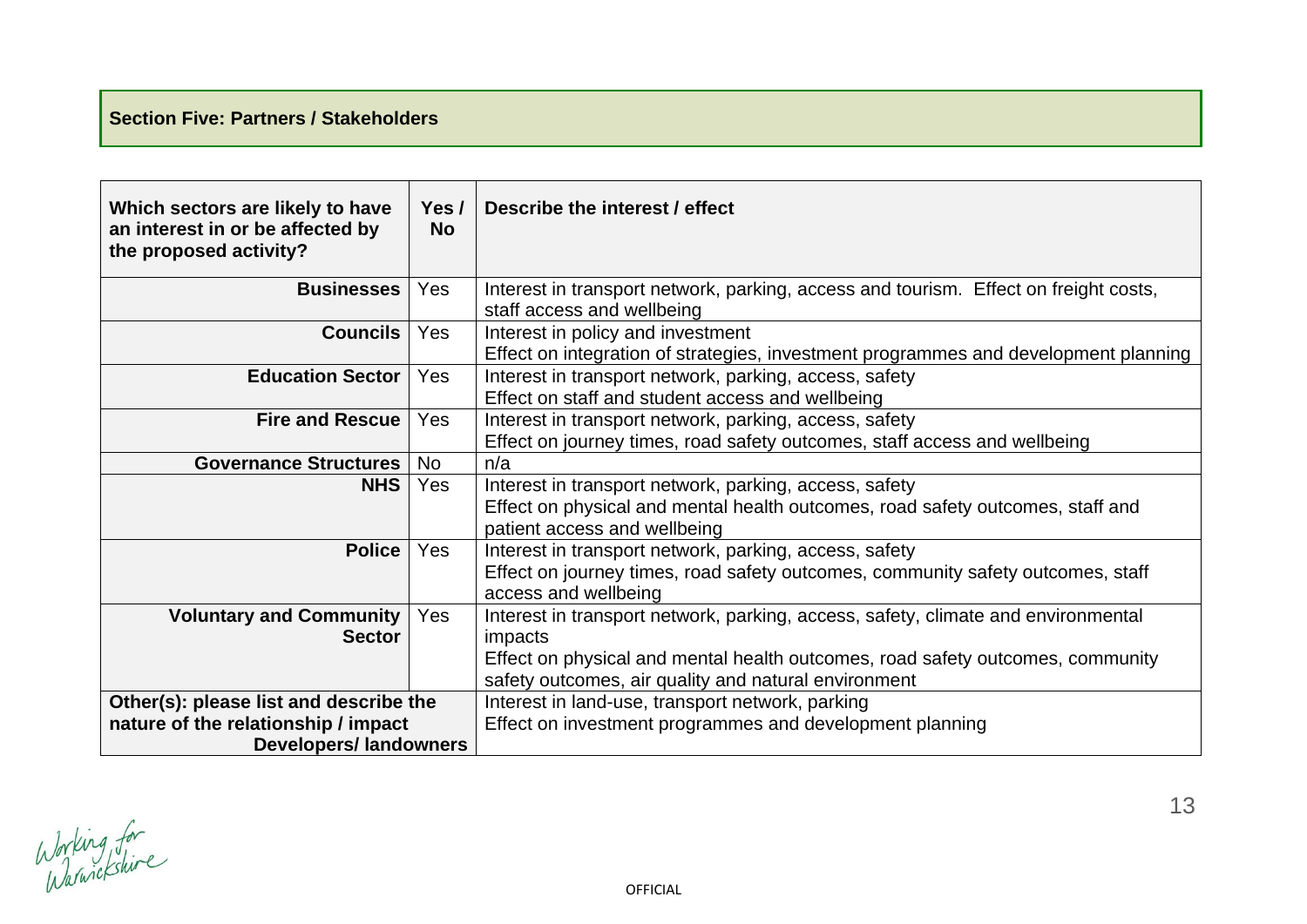## **Section Six: Action Planning**

If you have identified impacts on protected characteristic groups in Section Four please summarise these in the table below detailing the actions you are taking to mitigate or support this impact. If you are not taking any action to support or mitigate the impact you should complete the No Mitigating Actions section below instead.

#### **Mitigating Actions**

Consider:

- Who else do you need to talk to? Do you need to engage or consult?
- How you will ensure your activity is clearly communicated
- Whether you could mitigate any negative impacts or build on positive impacts for protected groups or health inequalities
- Whether you could do more to fulfil the aims of the PSED
- How you will monitor and evaluate the effect of this work
- Anything else you can think of!

| <b>Identified Impact</b>                                                                                                                 | Action(s)                                                                                                                                                                                                                                                                                                                                                                                                                                                                                                     | Timescale incl.<br>evaluation and<br>review date | Name of person<br>responsible                                            |
|------------------------------------------------------------------------------------------------------------------------------------------|---------------------------------------------------------------------------------------------------------------------------------------------------------------------------------------------------------------------------------------------------------------------------------------------------------------------------------------------------------------------------------------------------------------------------------------------------------------------------------------------------------------|--------------------------------------------------|--------------------------------------------------------------------------|
| See Section 4: potential<br>positive and negative<br>impacts on age, disability,<br>pregnancy and maternity,<br>sex, health inequalities | Consultation on the draft LCWIP including contact with<br>organisations representing interests of people with Protected<br>Characteristics and groups that experience health inequalities.<br>In-person consultation events will be in accessible<br>venues, with at least one event in each district/ borough<br>(and possible additional locations in more dispersed rural<br>areas such as North Warwickshire), attended by Council<br>staff ready to welcome everyone and listen to all points<br>of view | June-August<br>2022                              | Alison Kennedy<br>alisonkennedy@<br>warwickshire.gov.<br>uk 01926 413950 |

Working for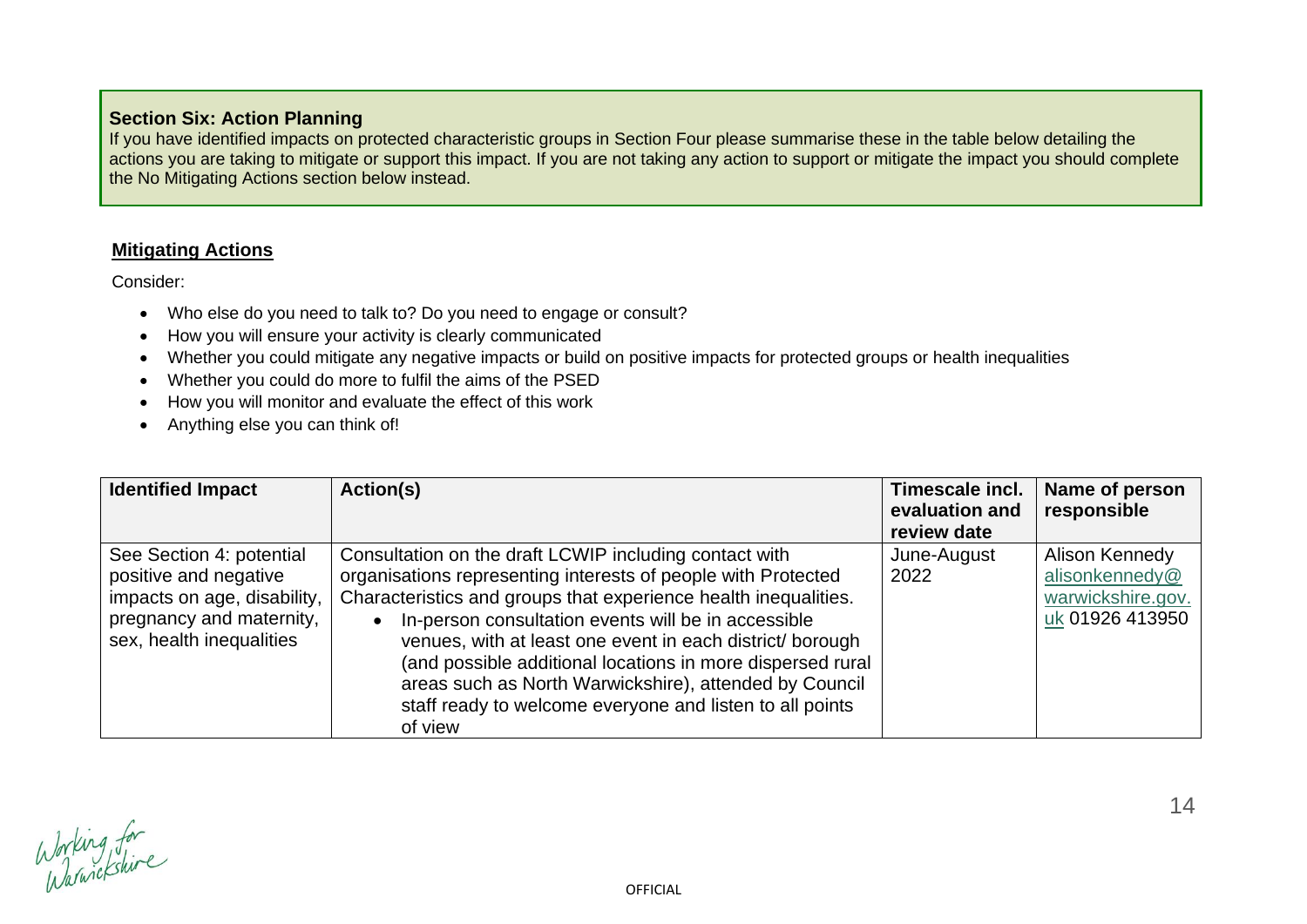| Online consultation event will take place (a live webinar<br>and recorded session) for people to access in their own<br>time and place of choice. The live webinar will give an<br>opportunity for some audience interaction/ questions<br>Online information and surveys will be available for an<br>extended period $-8$ weeks<br>Consultation materials can be requested in a range of<br>accessible formats and languages.<br>Other mitigation is that the positive and negative impacts are<br>also considered in more detail within the design of individual<br>walking and cycling improvement schemes (and that design is in<br>accordance with national and local standards) and in specific<br>engagement / consultation on individual schemes. |           |  |
|-----------------------------------------------------------------------------------------------------------------------------------------------------------------------------------------------------------------------------------------------------------------------------------------------------------------------------------------------------------------------------------------------------------------------------------------------------------------------------------------------------------------------------------------------------------------------------------------------------------------------------------------------------------------------------------------------------------------------------------------------------------|-----------|--|
| Review EIA in response to outcomes of the consultation.                                                                                                                                                                                                                                                                                                                                                                                                                                                                                                                                                                                                                                                                                                   | Sept 2022 |  |
| Prepare final LCWIP reflecting outcomes of the consultation                                                                                                                                                                                                                                                                                                                                                                                                                                                                                                                                                                                                                                                                                               | Oct 2022  |  |

# **No Mitigating Actions**

**Please explain why you do not need to take any action to mitigate or support the impact of your proposed activity.**

n/a

Working for<br>Warwickshire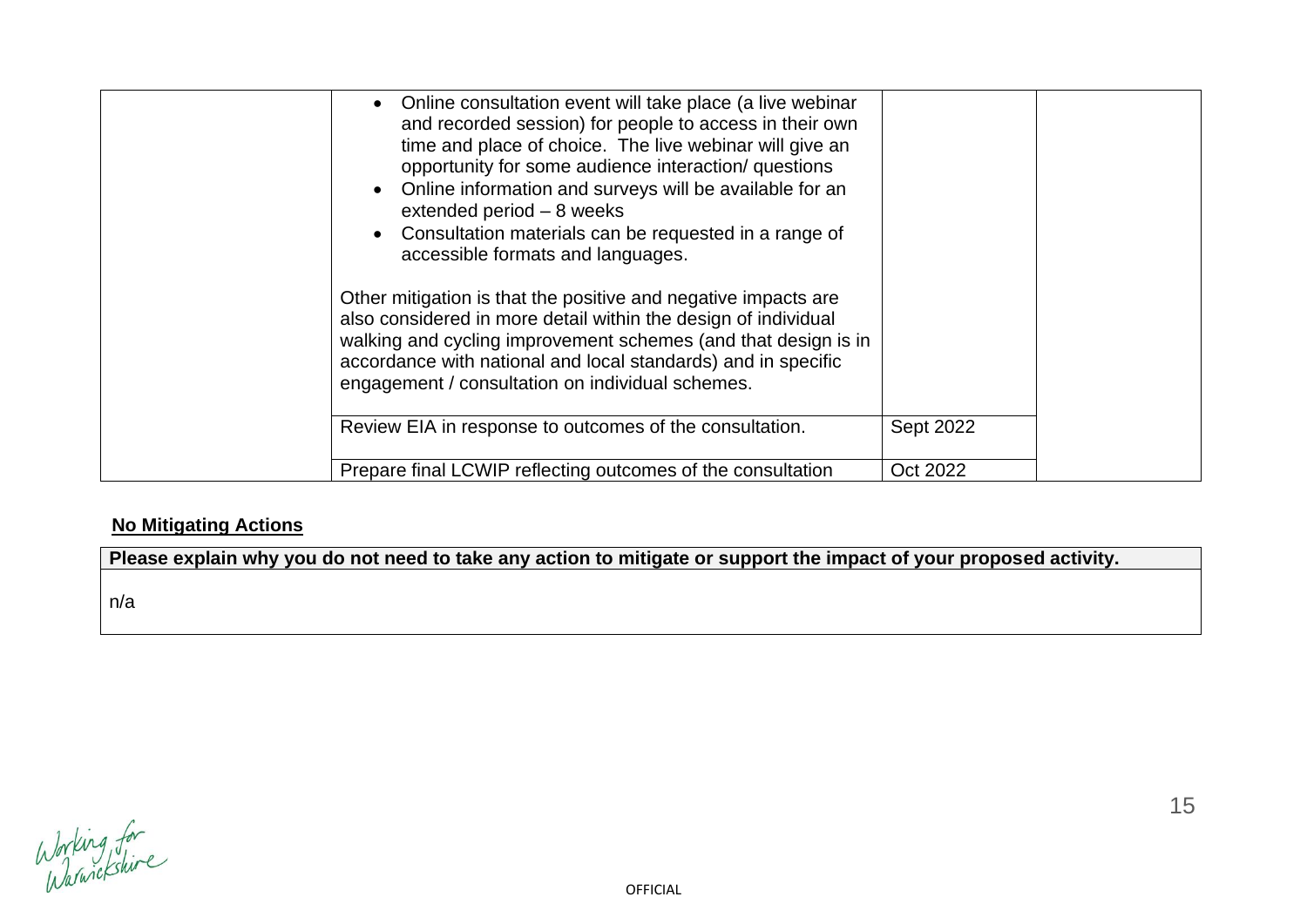# **Section Seven: Assessment Outcome**

**Only one of following statements best matches your assessment of this proposed activity. Please select one and provide your reasons.**

| No major change required                                                                                                                     | Overall, the LCWIP has a number of potential positive impacts.<br>The LCWIP consultation will be undertaken in line with best<br>practice to ensure that everyone's voice is heard and that this<br>can influence the development of the final LCWIP. |
|----------------------------------------------------------------------------------------------------------------------------------------------|-------------------------------------------------------------------------------------------------------------------------------------------------------------------------------------------------------------------------------------------------------|
| The proposal has to be adjusted to reduce impact<br>on protected characteristic groups and/or health<br>inequalities                         | n/a                                                                                                                                                                                                                                                   |
| Continue with the proposal but it is not possible to<br>remove all the risk to protected characteristic<br>groups and/or health inequalities | n/a                                                                                                                                                                                                                                                   |
| Stop the proposal as it is potentially in breach of<br>equality legislation                                                                  | n/a                                                                                                                                                                                                                                                   |

Working for